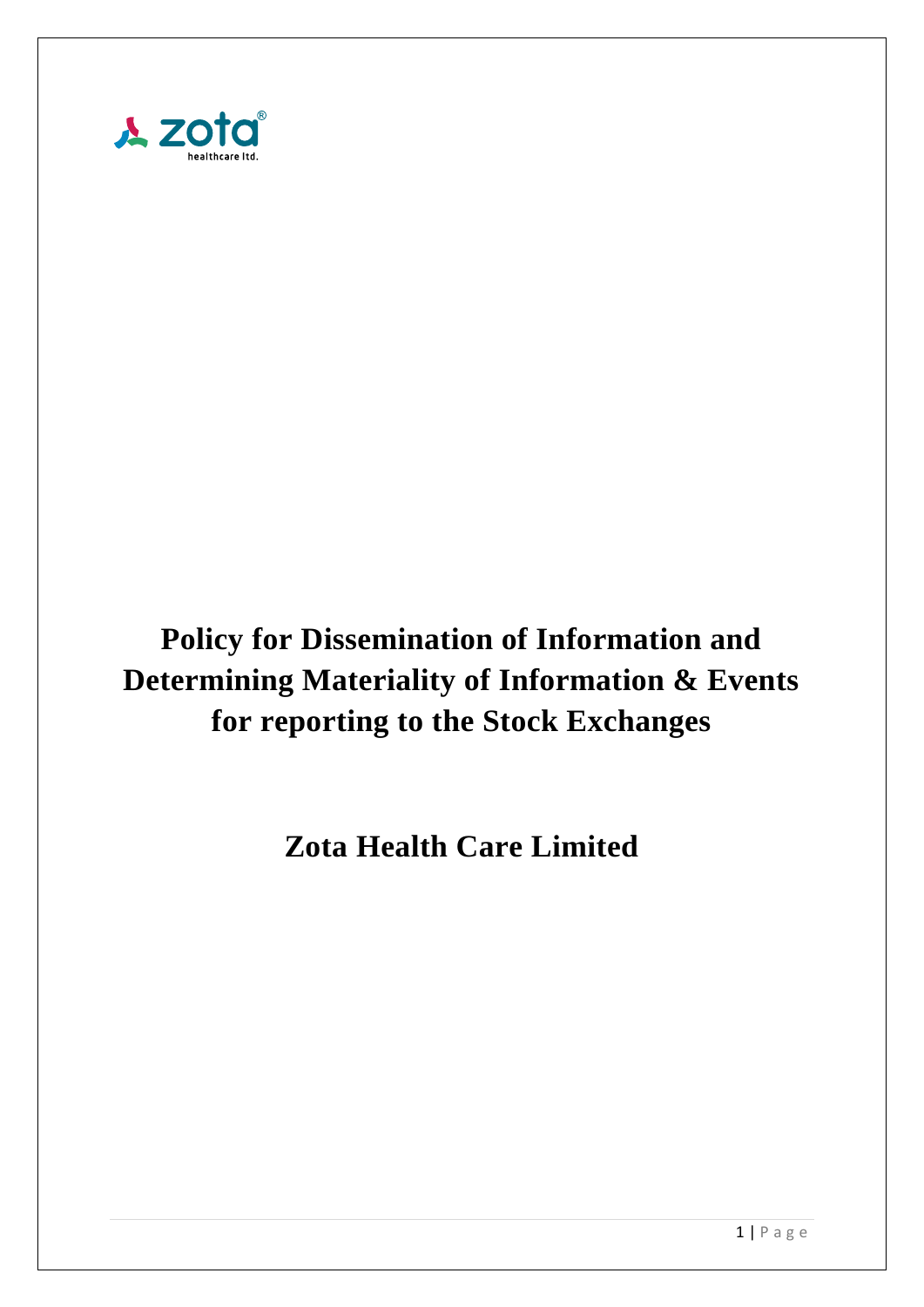

This Policy shall be called "Policy for Determining Materiality of Information / Events for reporting to the Stock Exchanges".

The policy is framed pursuant to SEBI (Listing Obligations & Disclosure Requirements) Regulations 2015 ("the Regulations) from 1st December, 2015 ("Effective Date") and will replace the Policy for Dissemination of Information to the Stock Exchanges pursuant to the Listing Agreement.

# **I. Objective**

The Objectives of the Policy are to:

- 1. enable the investors to make well-informed investment decisions;
- 2. take a view on the Materiality of an event that qualifies for disclosure under "the Regulations";
- 3. to authorize the Key Managerial Personnel to determine the materiality of an event or information and to make appropriate disclosures to the Stock Exchanges.

### **II. Disclosure of Events / Information**

The Company shall disclose to the Stock Exchange information on a continual and regular basis of events and developments on various matters. These may be divided into:

- Prior intimation
- Mandatory Disclosure of Event
- Disclosure of Event based on materiality

### **III. Prior Intimation to the Stock Exchanges**

- 1. The Company shall give prior intimation to the Stock Exchanges about the meeting of the Board of Directors at which meeting any of the following proposals are to be considered at least two working days in advance, excluding the date of the intimation and date of the Meeting:
	- a. Proposal for buy back of securities;
	- b. Proposal for voluntary delisting by the Company from the stock exchange(s);
	- c. Fund raising by way of further public offer, rights issue, American Depository Receipts / Global Depository Receipts / Foreign Currency Convertible Bonds, qualified institutions placements, debt issue, preferential issue or any other method and for determination of issue price;
	- d. Intimation shall also be given of any Annual General Meeting or Extra Ordinary General Meeting or postal ballot that is proposed to be held for obtaining a shareholder approval for further fund raising indicating type of issuance;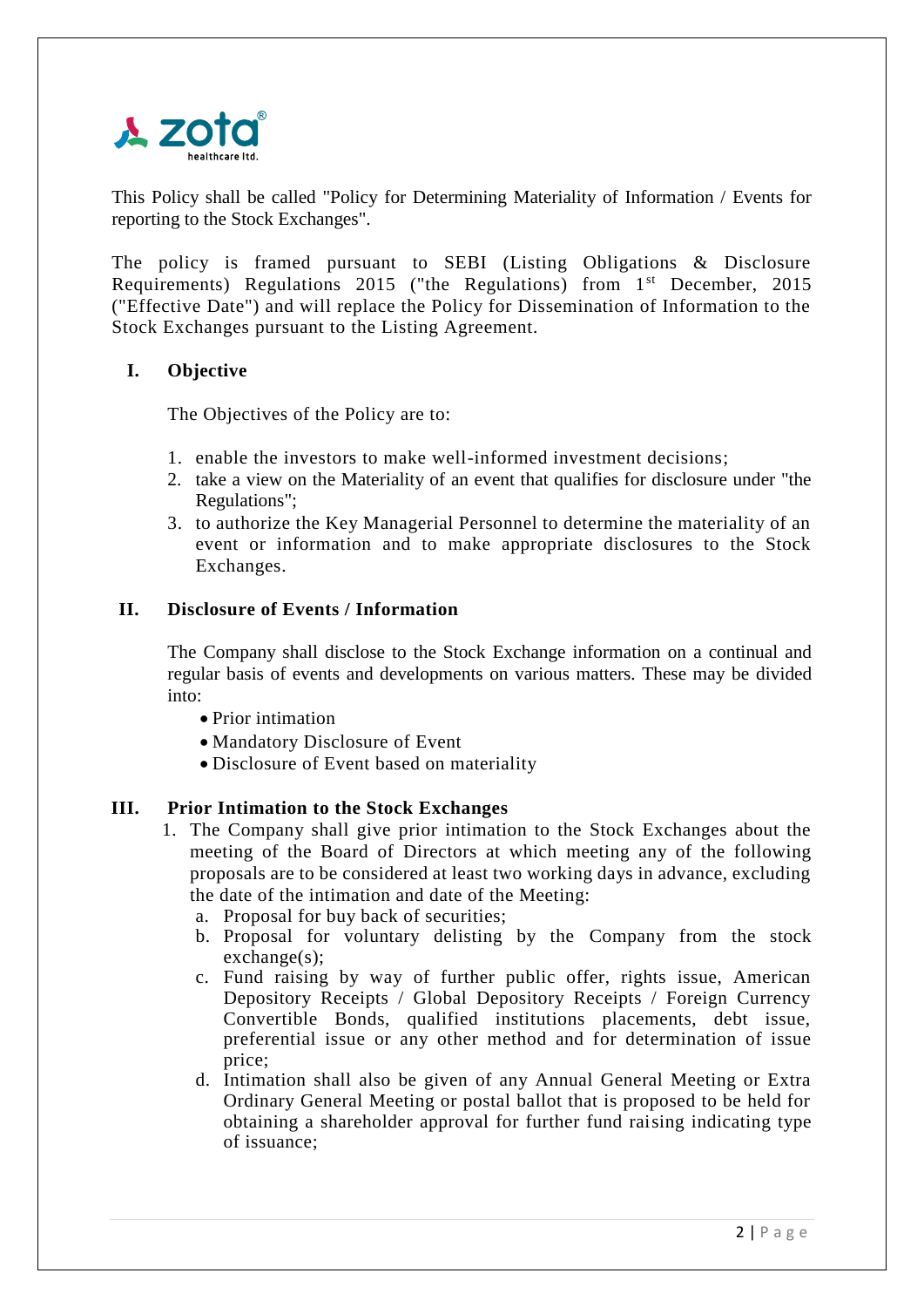

- e. Declarations / recommendation of dividend, issue of convertible securities including convertible debentures or of debentures carrying a right to subscribe to equity shares or the passing over of dividend:
- f. The proposal for declaration of bonus securities.
- 2. The intimation regarding the meeting of the Board of Directors at which the quarterly, half yearly and annual financial results are to be considered shall be given at least five days in advance excluding the date of the intimation and the date of the meeting of Board of Directors.
- 3. The Company shall also give prior intimation to the Stock Exchange(s) at least eleven working days before any of the following proposal is placed before the Board of Directors:
	- a. Any alteration in the form or nature of any of its securities that are listed on the Stock Exchange or in the rights or privileges of the holders thereof
	- b. Any alteration in the date on which, the interest on debentures, or bonds, or the redemption amount of redeemable shares or of debentures or bonds, shall be payable.
- 4. The Company shall also give at least seven working days (excluding the date of intimation and the record date) to the Stock Exchanges regarding fixing of the record date/ book closure dates and such other matters as may be required under SEBI (Listing Obligations and Disclosure Requirements) Regulations 2015.

# **IV. Disclosure**

# **I. Mandatory Disclosure of Event**

1. The Company shall promptly notify the Stock Exchanges upon occurrence of the events and developments with respect to matters required to be notified pursuant to the Regulations and in particular in respect of all matters listed in Para A of Part A of Schedule Ill read with Circular No CIR/CFD/CMD/4/2015 dated 9th September 2015 (annexed herewith and collectively marked as per Annexure A as "Event Based Disclosure"), and such other information as may be required to be disclosed to the Stock Exchange from time to time under these Regulations or under any other regulations.

### **2. Disclosure of Event based on Materiality :-**

The Company shall make disclosure of events specified in Para B, C and D of Part A of Schedule III read with Circular No CIR/CFD/CMD/4/2015 dated 9th September 2015 (annexed herewith and collectively marked as per Annexure B as "Disclosure of Event based on Materiality') after considering the criteria for determination of materiality of event/information and based on the limits prescribed under this policy.

3. In addition to the matters listed in Annexure A above, the Company shall also disclose to the Stock Exchanges any other event / information which would have a material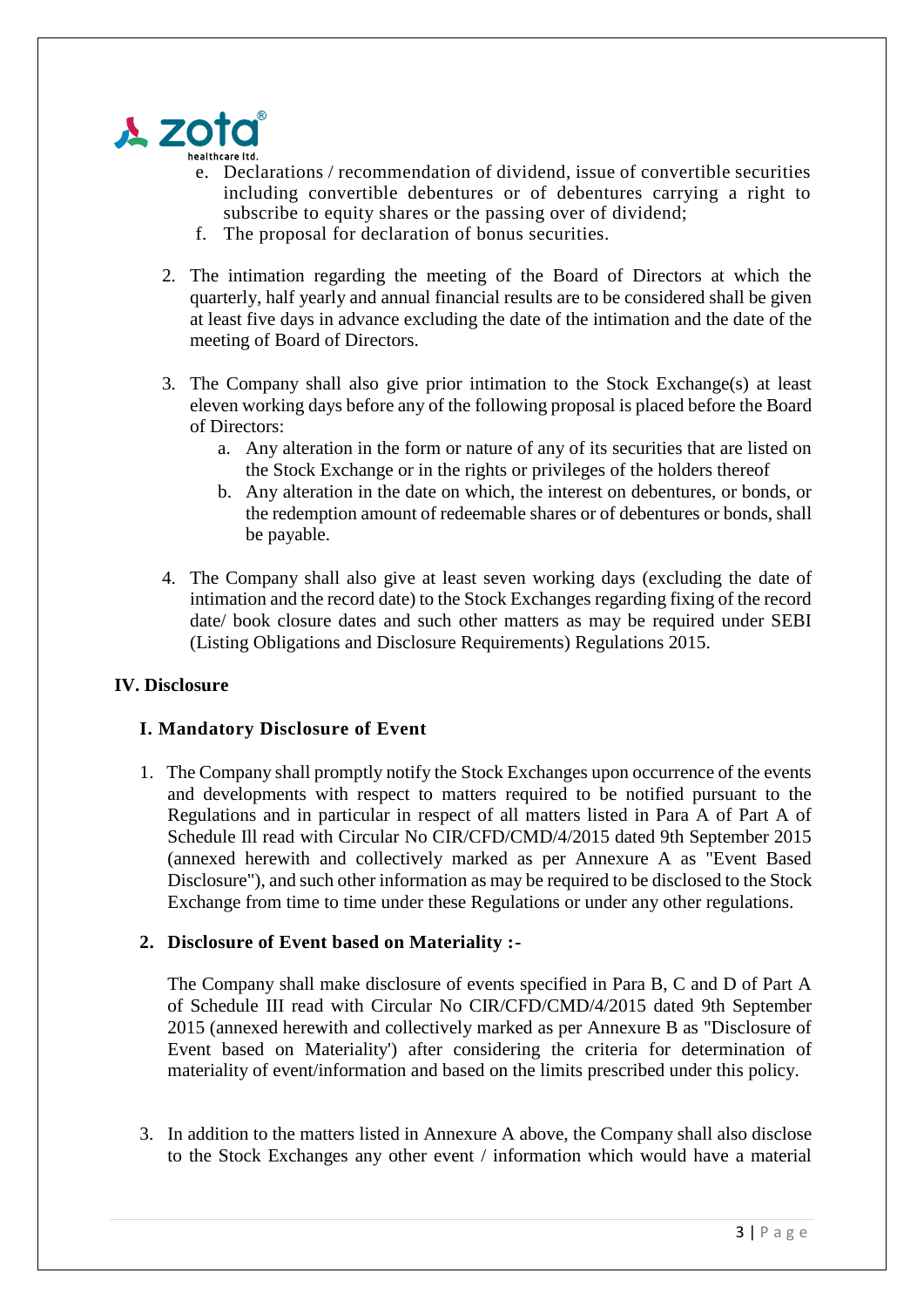

bearing on the operational / financial performance of the Company or otherwise materially impact the Company.

- 4. The Company shall disclose events/ information with respect to its subsidiaries which materially impact the operations/ performance of the Company.
- 5. The disclosure shall include material facts of the matter at the time of occurrence of event, subsequent developments if any and upon cessation of the event.

# **V. Timing for Disclosure**

- 1) The Company shall ensure that dissemination of information of all events shall be first communicated to all the Stock Exchanges and thereafter to the investors/media.
- 2) The Company shall disclose within 30 minutes of the close of the board Meeting, the outcome of the decision of the Board of directors with respect to the following matters:
	- a) Financial results;
	- b) Dividends and /or cash bonus recommended or declared and the date on which the dividend shall be paid and the passing/ skipping of dividend;
	- c) Cancellation of dividend with reasons thereof;
	- d) Buyback of securities;
	- e) Fund raising proposed to be undertaken;
	- f) Increase in capital by issue of bonus shares including the date on which such bonus shares shall be credited/ dispatched;
	- g) Reissue of forfeited shares / securities or the issue of shares or securities held in reserve for future issue or the creation in any form or manner of new shares or securities or any other rights or privileges or benefits to subscribe to;
	- h) Particulars of any other alteration of capital including calls:
	- i) Voluntary delisting from the Stock Exchanges; Such other information as may be required to be furnished under SEBI (Listing Obligations and Disclosure Requirements) Regulations 2015 or by the Stock Exchange from time to time.
- 3) All event based information shall be first disclosed to the Stock Exchanges as soon as it occurs and not later than twenty four hours from the occurrence of the event or information. In case there is a delay in communicating the event/information to the Stock Exchanges, the Company shall also provide explanations for the delay.
- 4) An event / information can be said to have occurred when the Company has become aware of the event / information or as soon as the Company becomes aware of the event / information or as soon as the Key Managerial Personnel has or ought to have reasonably come into possession of the information in the course of the performance of his duties.

# **VI. Criteria for determining materiality of event**

The Company shall inform the Stock Exchange of events and developments which are price sensitive in nature or which have a bearing on the performance / operations of the Company or could otherwise substantially impact the company.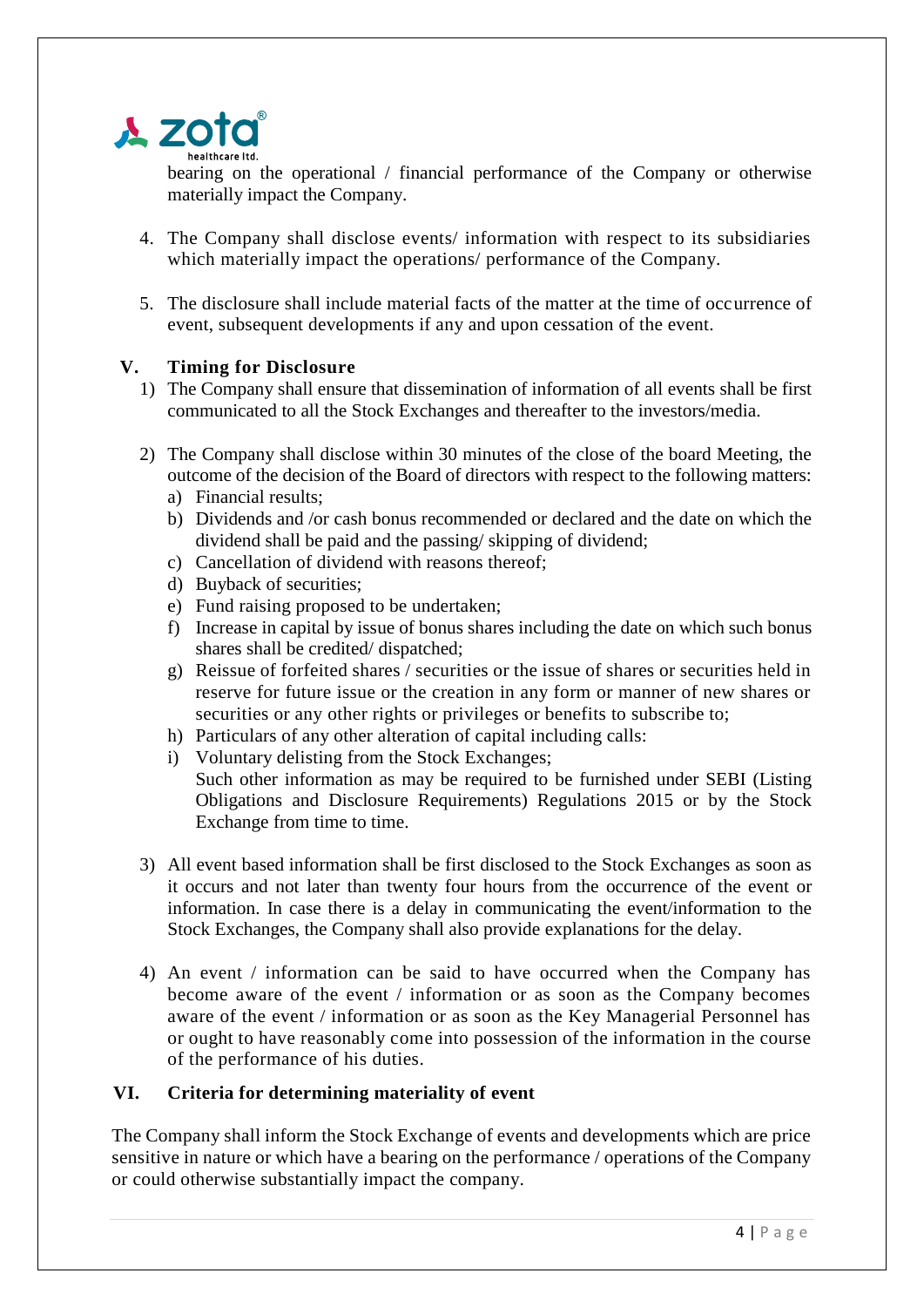# **A zota**

In applying the materiality test the Board shall take into account the following:

- Whether the non-reporting of an event or information would result in the discontinuity or alterations of the event or information already available in public domain;
- whether the omission of an event or information is likely to result in a significant market reaction if such event or information became public knowledge at a later date;
- whether the information is likely to be of use to a reasonable investor as basis for his investment decisions. Any event which in the opinion of the Board is material from a governance point of view and ought to be disclosed to the Stock Exchanges.

An event /information shall be considered material where the impact or potential impact of such event / information exceeds 5% of the Net Sales or 10% of the net worth of the Company whichever is lower, based on the consolidated audited financial statements of the Company for the immediately preceding Financial Year.

The above materiality criteria is only to serve as a guiding reference and the final decision with regard to materiality of an event would vest in the Key Managerial personnel so authorized by the Board of Directors herein.

### **VII. Persons authorized to decide on the materiality of an event / information for the purpose of making disclosure to the Stock Exchanges**

The Board has authorized the Mr. Himanshu Zota, Whole-time Director or Mr. Ashvin Variya, Company Secretary & Compliance Officer of the Company and in his absence Mr. Viral Mandviwlal, Chief Financial Officer (CFO) to take a view on the materiality of an event having regard to the aforesaid all Material Events / Information which were required to be disclosed to the Stock Exchanges have been informed.

Contact details of the above stated officer shall be disclosed on the separate section of the website.

# **VIII. Other Provisions**

- i. The Company shall provide to the Stock Exchanges in respect such information concerning the Company as the Stock Exchanges may reasonably require in connection with the disclosure of events.
- ii. The Company may on its own accord confirm or deny any reported event to the Stock Exchanges.
- iii. In the event of any conflict between the provisions of this Policy and the Companies Act, 2013, the Regulations and/or any other statutory enactments and rules, the provisions of such Companies Act, 2013, the SEBI (Listing Obligations and disclosure Requirements) Regulations 2015 and/or any other statutory enactments, rules etc shall prevail over this Policy.
- iv. The Company shall disclose on its website all such events or information which has been disclosed to the Stock Exchanges under this Regulation. Such disclosures shall be hosted on the website of the Company for a minimum period of five years.
- v. This Policy shall stand amended / modified to the extent so occasioned by any amendment / modification of the SEBI Regulations.

**Above policy on materiality of events has been amended and approved by Board of Directors in its meeting held on June 25, 2021.**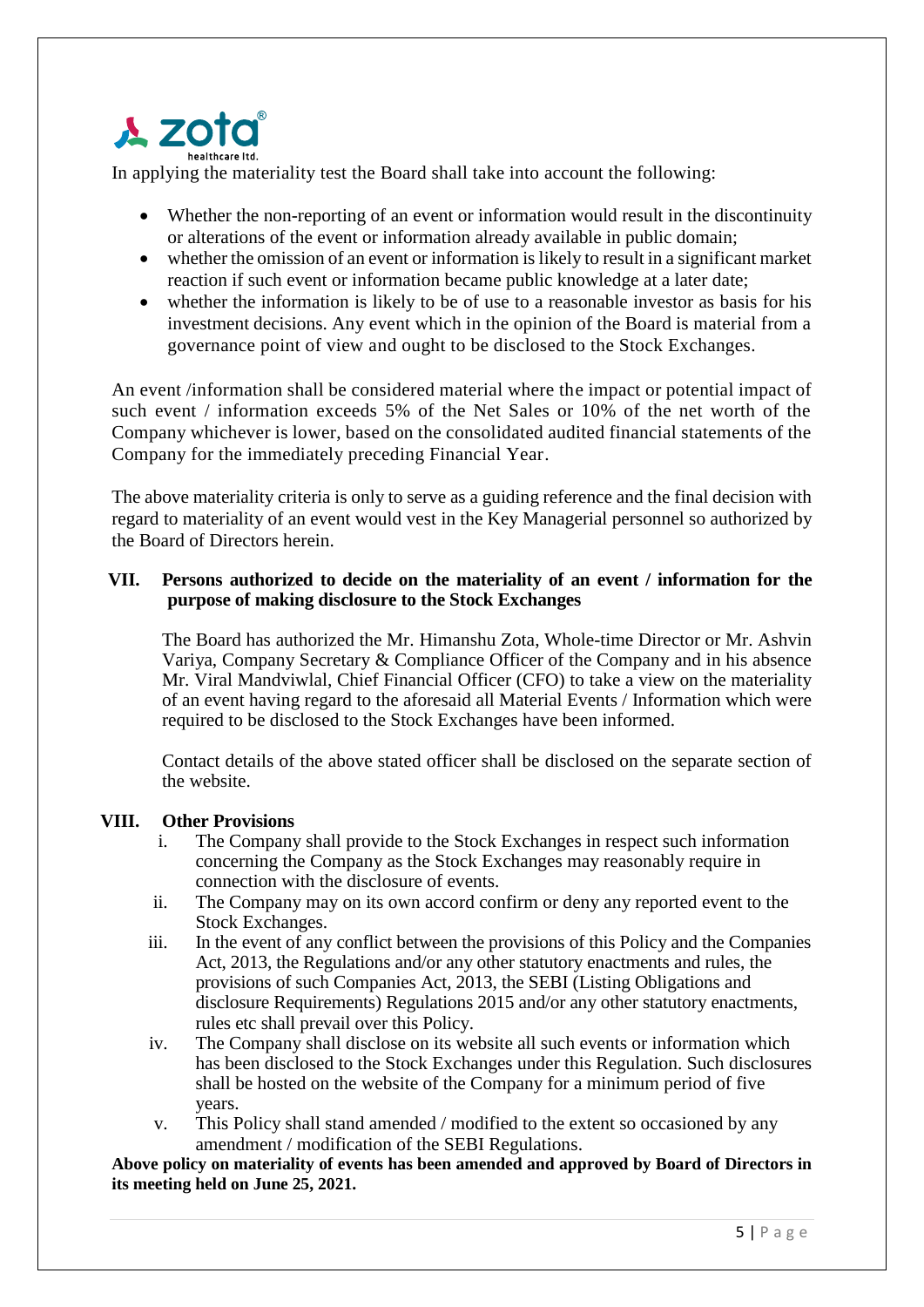

### **Annexure — A**

### **Mandatory Disclosure of Event**

Pursuant to Para A of Part A of Schedule III read with Circular No C1R / CFD/ CMD/ 4/ 2015 dated 02<sup>nd</sup> September 2015 of the Stock Exchanges pursuant to SEBI (Listing Obligations  $\&$ Disclosure Requirements) Regulations 2015

The following shall be events / information, upon occurrence of which the Company shall make disclosure to stock exchange(s):

### **A. Events which shall be disclosed without any application of the guidelines for materiality as specified in sub-regulation (4) of regulation (30):**

1. Acquisition(s) (including agreement to acquire), Scheme of Arrangement (amalgamation/ merger/ demerger/ restructuring), or sale or disposal of any unit(s), division(s) or subsidiary of the Company or any other restructuring.

Explanation - For the purpose of this sub-para, the word 'acquisition' shall mean,-

- i. acquiring control; whether directly or indirectly; or,
- ii. acquiring or agreeing to acquire shares or voting rights in, a company, whether directly or indirectly, such that
	- a) the Company holds shares or voting rights aggregating to five per cent or more of the shares or voting rights in the said company, or;
	- b) there has been a change in holding from the last disclosure made under subclause (a) of clause (ii) of the Explanation to this sub-pars and such change exceeds two per cent of the total shareholding or voting rights in the said company.
- 2. Issuance or forfeiture of securities, split or consolidation of shares, buyback of securities, any restriction on transferability of securities or alteration in terms or structure of existing securities including forfeiture, reissue of forfeited securities, alteration of calls, redemption of securities etc.
- 3. Revision in Rating(s).
- 4. Outcome of Meetings of the board of directors: The Company shall disclose to the Exchange(s), within 30 minutes of the closure of the meeting, held to consider the following:
	- a. dividends and/or cash bonuses recommended or declared or the decision to pass any dividend and the date on which dividend shall be paid/dispatched;
	- b. any cancellation of dividend with reasons thereof;
	- c. the decision on buyback of securities;
	- d. the decision with respect to fund raising proposed to be undertaken;
	- e. increase in capital by issue of bonus shares through capitalization including the date on which such bonus shares shall be credited/dispatched;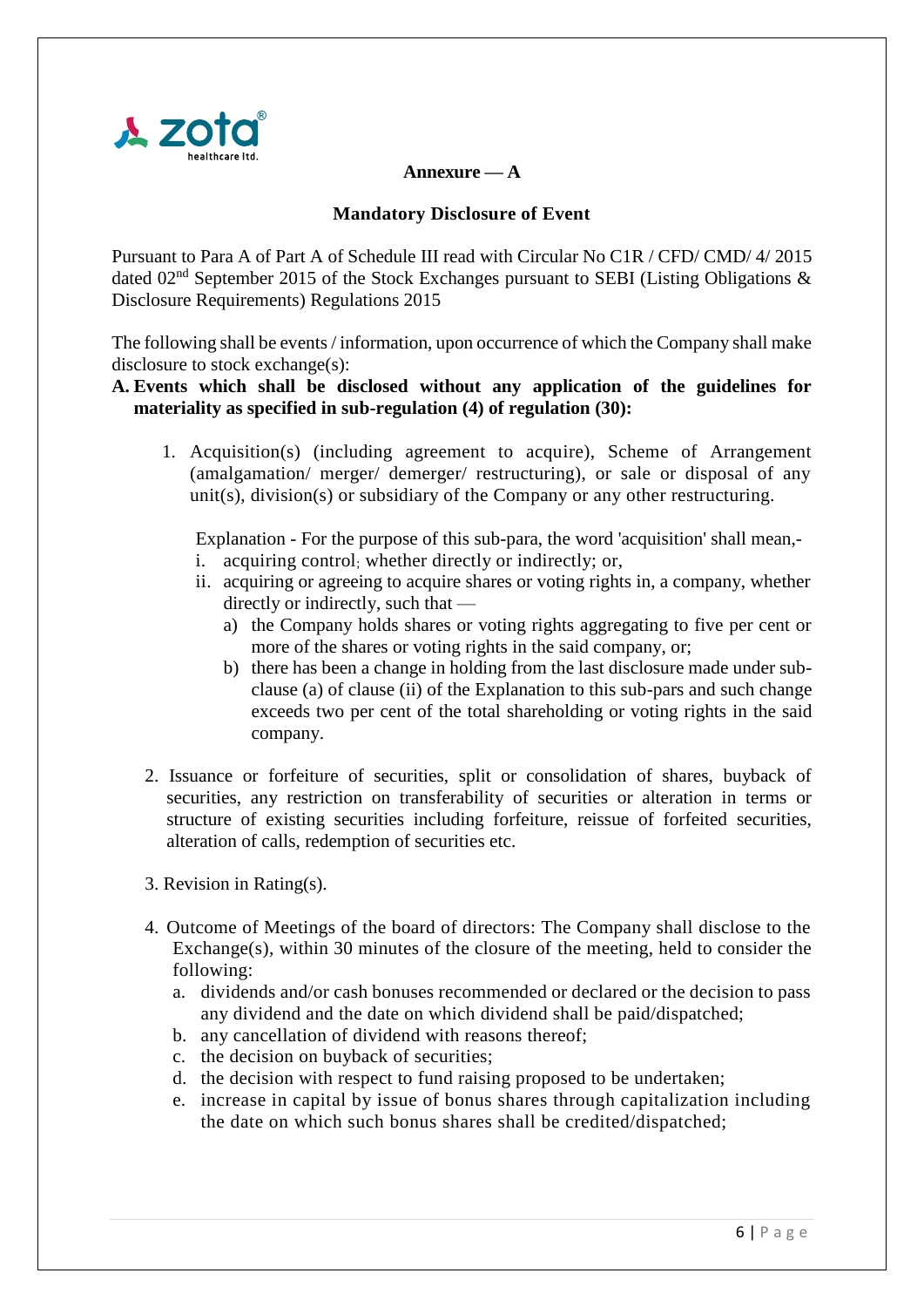

- f. reissue of forfeited shares or securities, or the issue of shares or securities held in reserve for future issue or the creation in any form or manner of new shares or securities or any other rights, privileges or benefits to subscribe to;
- g. short particulars of any other alterations of capital, including calls;
- h. financial results;
- i. decision on voluntary delisting by the Company from stock exchange(s).

Provided that in case of board meetings being held for more than one day, the financial results shall be disclosed within thirty minutes of end of the meeting for the day on which it has been considered.

5. Agreements (viz. shareholder agreement(s), joint venture agreement(s), family settlement agreement(s) (to the extent that it impacts management and control of the Company), agreement(s)/ treaty (ies)/ contract(s) with media companies) which are binding and not in normal course of business, revision(s) or amendment(s) and termination(s) thereof.

Fraud/defaults by promoter or key managerial personnel or by the Company or arrest of key managerial personnel or promoter.

Change in directors, key managerial personnel (Managing Director, Chief Executive Officer, Chief Financial Officer , Company Secretary etc.), Auditor and Compliance Officer.

- 6. Appointment or discontinuation of share transfer agent.
- 7. Reference to BIFR and winding-up petition filed by any party / creditors

7A. In case of resignation of the auditor of the listed entity, detailed reasons for resignation of auditor, as given by the said auditor, shall be disclosed by the listed entities to the stock exchanges as soon as possible but not later than twenty four hours of receipt of such reasons from the auditor.

7B. Resignation of independent director including reasons for resignation: In case of resignation of an independent director of the the Company, within seven days from the date of resignation, the following disclosures shall be made to the stock exchanges by the listed entities:

- I. Detailed reasons for the resignation of independent directors as given by the said director shall be disclosed by the listed entities to the stock exchanges
- II. The independent director shall, along with the detailed reasons, also provide a confirmation that there is no other material reasons other than those provided.
- III. The confirmation as provided by the independent director above shall also be disclosed by the listed entities to the stock exchanges along with the detailed reasons as specified in sub clause (i) above
- 8. One time settlement with a bank.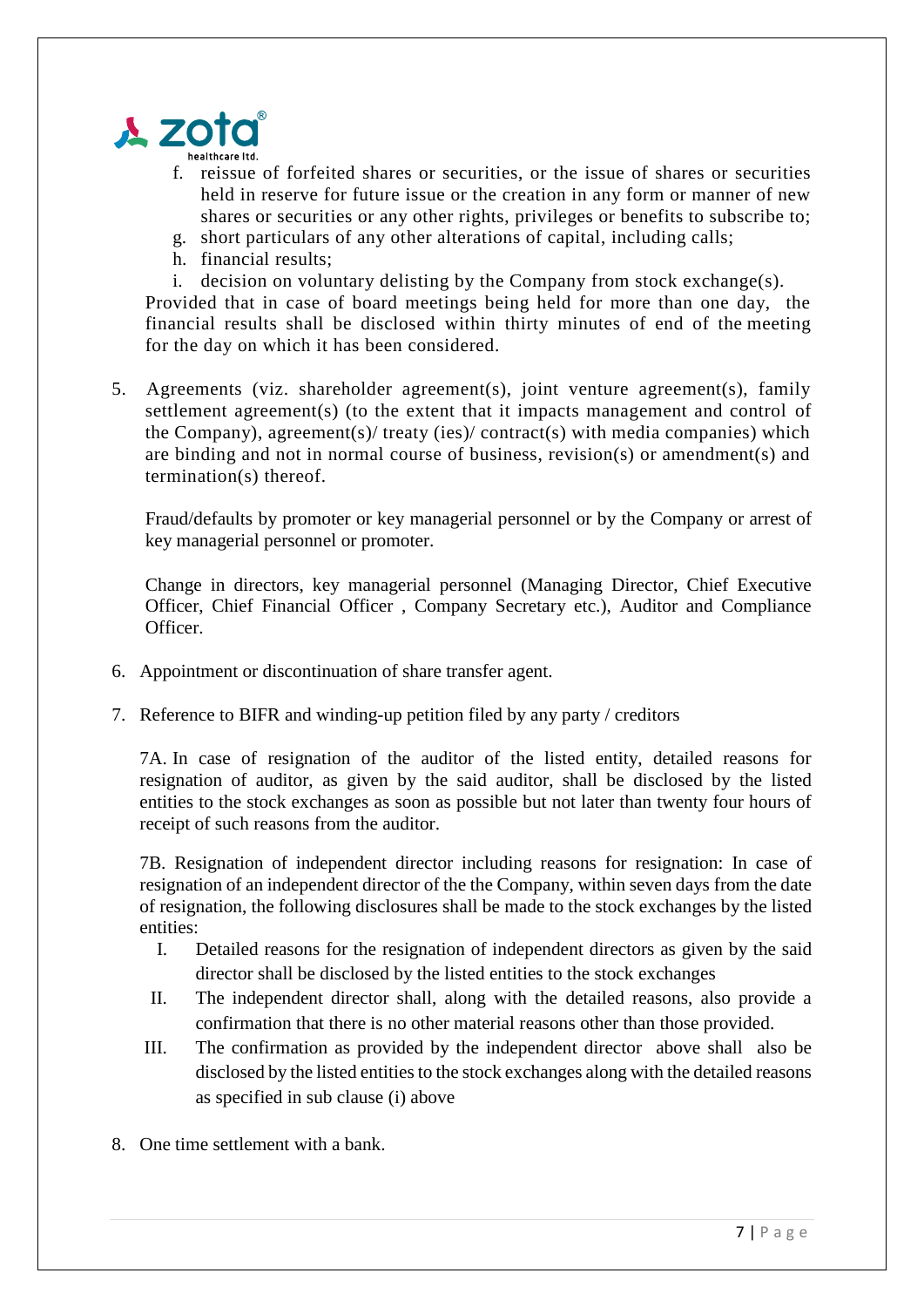

- 9. Resolution plan/ Restructuring in relation to loans/borrowings from banks/financial institutions including the following details:
	- I. Decision to initiate resolution of loans/borrowings
	- II. Signing of Inter Creditors Agreement (ICA) by lenders
	- III. Finalization of Resolution Plan
	- IV. Implementation of Resolution Plan
	- V. Salient features, not involving commercial secrets, of the resolution/ restructuring plan as decided by lenders
- 10. Issuance of Notices, call letters, resolutions and circulars sent to shareholders, debenture holders or creditors or any class of them or advertised in the media by the Company.
- 11. Proceedings of Annual and extraordinary general meetings of the Company.
- 12. Amendments to memorandum and articles of association of the Company, in brief.
- 13. (a) Schedule of Analyst or institutional investor meet and presentations on financial results made by the Company to analysts or institutional investors

'meet' shall mean group meetings or group conference calls conducted physically or through digital means.

(b) Audio or video recordings and transcripts of post earnings/quarterly calls, by whatever name called, conducted physically or through digital means, simultaneously with submission to the recognized stock exchange(s), in the following manner:

- I. the presentation and the audio/video recordings shall be promptly made available on the website and in any case, before the next trading day or within twenty - four hours from the conclusion of such calls, whichever is earlier.
- II. the transcripts of such calls shall be made available on the website within five working days of the conclusion of such calls.
- 14. The following events in relation to the corporate insolvency resolution process (CIRP) of the company under the Insolvency Code:
	- a) Filing of application by the corporate applicant for initiation of CIRP, also specifying the amount of default;
	- b) Filing of application by financial creditors for initiation of CIRP against the corporate debtor, also specifying the amount of default;
	- c) Admission of application by the Tribunal, along with amount of default or rejection or withdrawal, as applicable;
	- d) Public announcement made pursuant to order passed by the Tribunal under section 13 of Insolvency Code;
	- e) List of creditors as required to be displayed by the corporate debtor under regulation 13(2)(c) of the IBBI (Insolvency Resolution Process for Corporate Persons) Regulations, 2016;
	- f) Appointment/ Replacement of the Resolution Professional;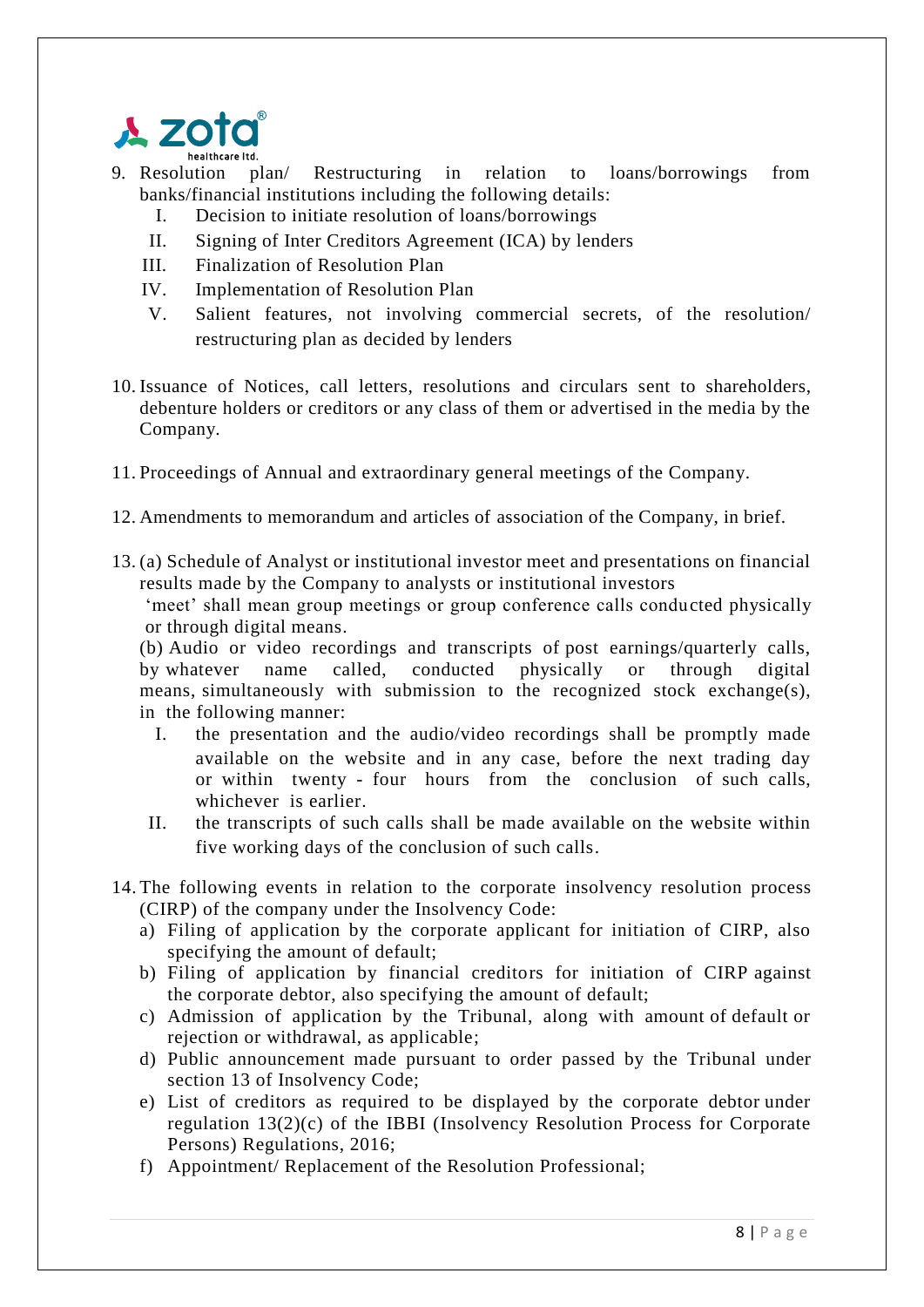

- g) Prior or post-facto intimation of the meetings of Committee of Creditors;
- h) Brief particulars of invitation of resolution plans under section 25(2)(h) of Insolvency Code in the Form specified under regulation 36A(5) of the IBBI (Insolvency Resolution Process for Corporate Persons) Regulations,  $2016$ 
	- a. Number of resolution plans received by Resolution Professional;
	- b. Filing of resolution plan with the Tribunal;
	- c. Approval of resolution plan by the Tribunal or rejection, if applicable;
	- d. Specific features and details of the resolution plans approved by the Adjudicating Authority under the Insolvency Code, not involving commercial secrets, including details such as:
		- i. Pre and Post net-worth of the company;
		- ii. Details of assets of the company post CIRP;
		- iii. Details of securities continuing to be imposed on the companies' assets;
		- iv. Other material liabilities imposed on the Company;
		- v. Detailed pre and post shareholding pattern assuming 100% conversion of convertible securities;
		- vi. Details of funds infused in the company, creditors paid-off;
		- vii. Additional liability on the incoming investors due to the transaction, source of such funding etc.;
		- viii. Impact on the investor –revised P/E, RONW ratios etc.
		- ix. Names of the new promoters, key managerial persons(s), if any and their past experience in the business or employment. In case where promoters are companies, history of such company and names of natural persons in control;
			- x. Brief description of business strategy.
- m) Any other material information not involving commercial secrets.
- n) Proposed steps to be taken by the incoming investor/acquirer for achieving the MPS;
- o) Quarterly disclosure of the status of achieving the MPS;
- p) The details as to the delisting plans, if any approved in the resolution plan.
- 15. Initiation of Forensic audit: In case of initiation of forensic audit, (by whatever name called), the following disclosures shall be made to the stock exchanges by listed entities:

a) The fact of initiation of forensic audit along-with name of entity initiating the audit and reasons for the same, if available) Final forensic audit report (other than for forensic audit initiated by regulatory / enforcement agencies) on receipt by the listed entity along with comments of the management, if any.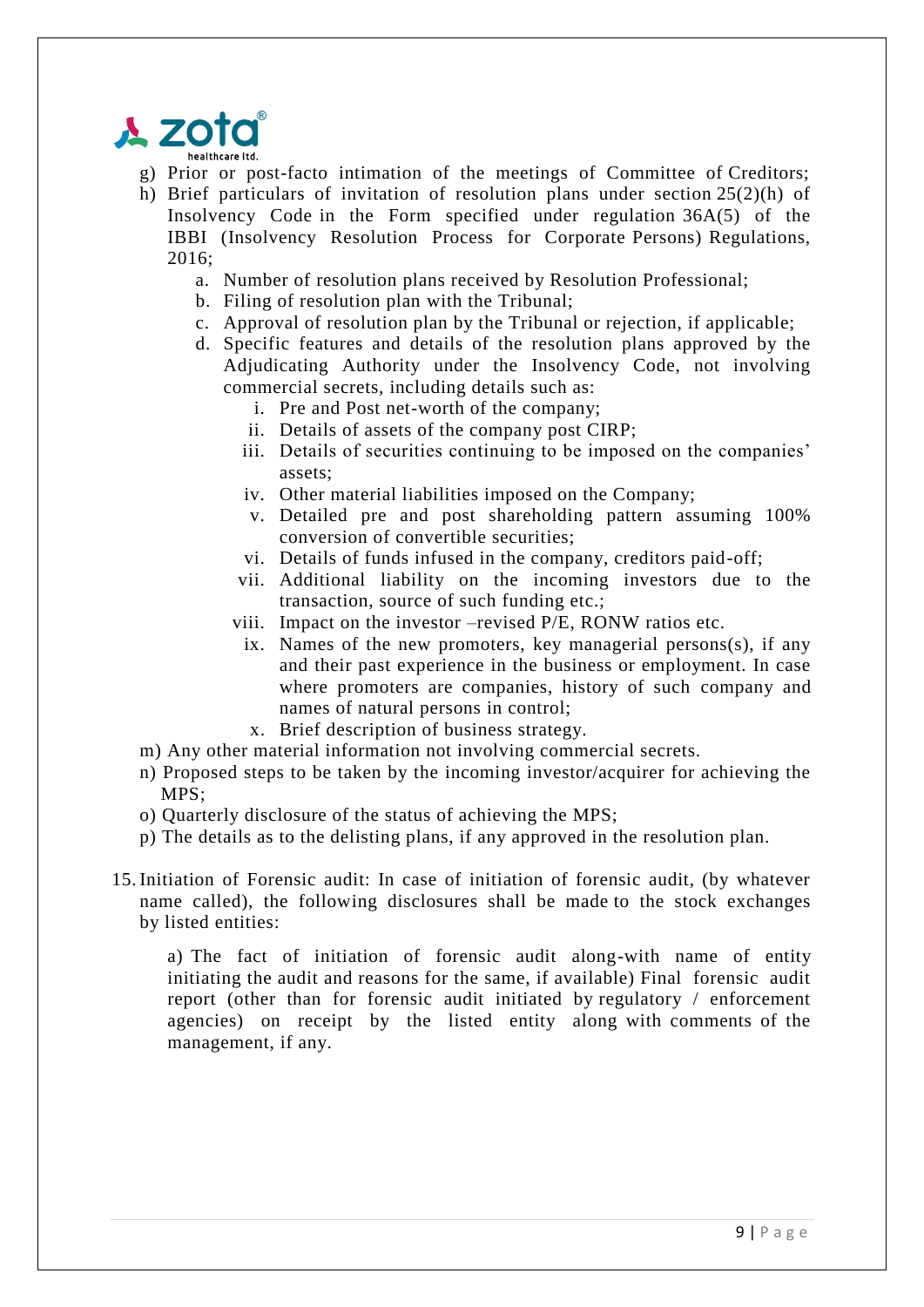

# **Annexure B**

### **Disclosure of Event based on Materiality**

Pursuant to Para B, C and D of Part A of Schedule III read with Circular No CIR / CFD/ CMD/ 4/ 2015 dated 09<sup>th</sup> September 2015 of the Stock Exchanges pursuant to SEBI (Listing Obligations & Disclosure Requirements) Regulations 2015.

### **B. Events which shall be disclosed upon application of the guidelines for materiality referred sub-regulation (4) of regulation (30):**

- 1. Commencement or any postponement in the date of commencement of commercial production or commercial operations of any unit/division.
- 2. Change in the general character or nature of business brought about by arrangements for strategic, technical, manufacturing, or marketing tie-up, adoption of new lines of business or closure of operations of any unit/division (entirety or piecemeal).
- 3. Capacity addition or product launch.
- 4. Awarding, bagging/ receiving, amendment or termination of awarded/bagged orders/contracts not in the normal course of business.
- 5. Agreements (viz loan agreement(s) (as a borrower) or any other agreement(s) which are binding and not in normal course of business) and revision(s) or amendment(s) or termination(s) thereof.
- 6. Disruption of operations of any one or more units or division of the Company due to natural calamity (earthquake, flood, fire etc.), force majeure or events such as strikes, lockouts etc.
- 7. Effect(s) arising out of change in the regulatory framework applicable to the Company.
- 8. Litigation(s) / dispute(s) / regulatory action(s) with impact.
- 9. Fraud/defaults etc. by directors (other than key managerial personnel) or employees of the Company.
- 10. Options to purchase securities including any ESOP/ESPS Scheme.
- 11. Giving of guarantees or indemnity or becoming a surety for any third party.
- 12. Granting, withdrawal, surrender, cancellation or suspension of key licenses or regulatory approvals.